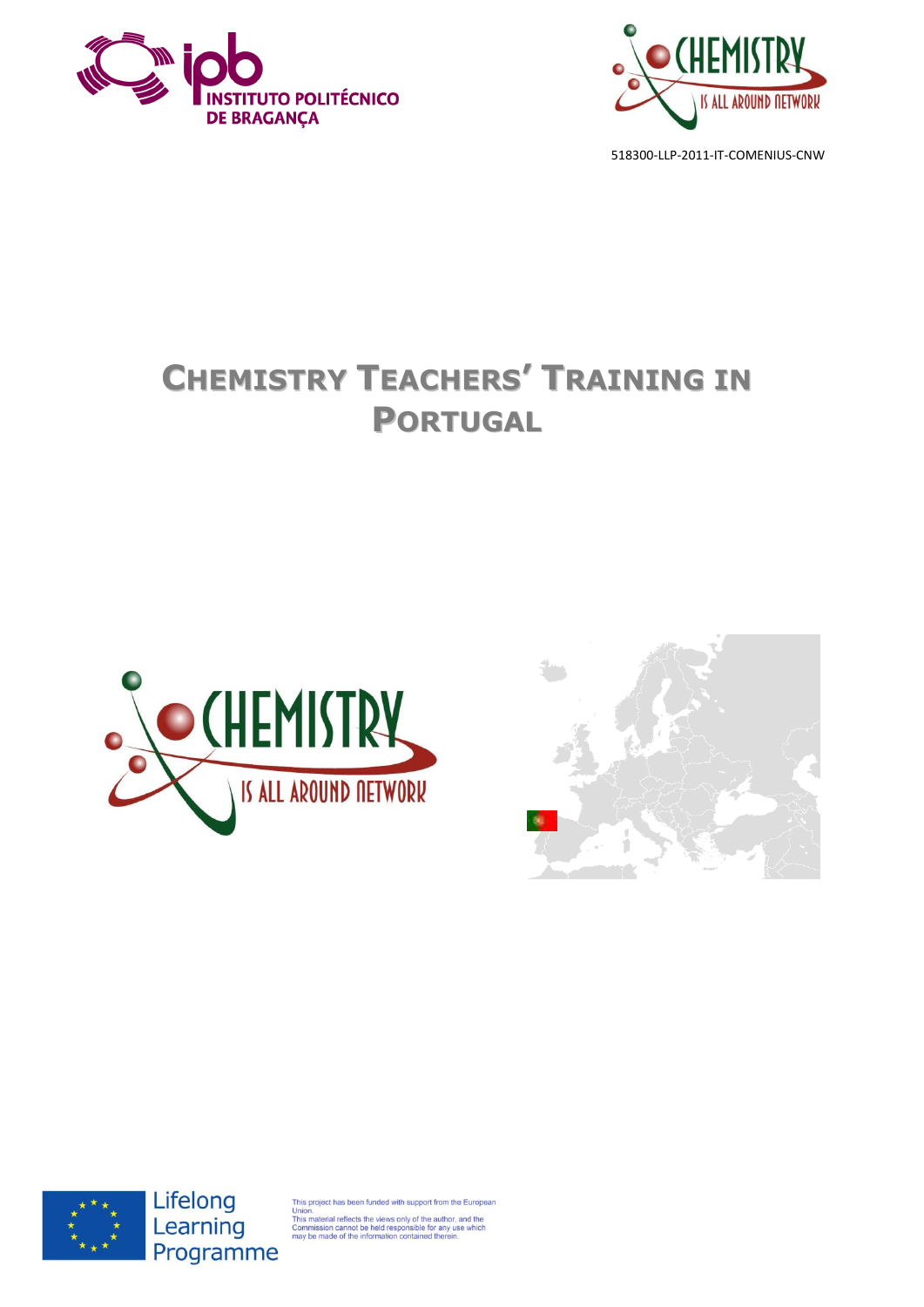



# **CHEMISTRY TEACHERS' TRAINING IN PORTUGAL**

#### **OLGA FERREIRA, FILOMENA BARREIRO** INSTITUTO POLITÉCNICO DE BRAGANÇA BRAGANÇA, PORTUGAL *[OFERREIRA](mailto:oferreira@ipb.pt)@IPB.PT, [BARREIRO](mailto:barreiro@ipb.pt)@IPB.PT*

#### **ABSTRACT**

*This report presents an overview of teacher´s training as considered by the Portuguese legislation: (i) initial teacher education (ITE), (ii) specialized training and (iii) in-service teacher training. Nowadays, ITE corresponds to level 7 of the European Qualifications Framework (master degree). It is a career-long professional development, where research-based and in context practice are important features. Specialized training is intended to provide qualification in complementary educational functions, such as special education, school administration and inspection activities, socio-cultural animation and basic education for adults. Inservice training or continuous training allows teachers to complement, deepen and update their knowledge and professional competences. Its accreditation, in what concerns involved institutions, training actions and evaluation process is centralized in the "Conselho Científico-Pedagógico da Formação Contínua" (Scientific and Pedagogical Council of in-service training) and has a direct impact in teacher's careers, being one of the factors considered to access mobility and progression. A special emphasis will be given to training in information and communication technologies (ICT) and to teaching of experimental sciences for primary school. In a last point, the impact of the project "Chemistry is All Around Network" on teacher training is examined. The report presented here reflects the content of the two state of the art papers and the five reviews performed concerning the thematic in focus (teacher training), and the results of the workshop organized with the involved teachers and scientific experts. In summary, the impact of the project on teacher´s training was evaluated positively, contributing unequivocally to strength the cooperation between IPB, CFAE-Bragança and its associated schools, which has positive impacts on the quality and diversity of in-service teaching training actions offered to chemistry teachers.*

## **1. National Situation on Teacher Training**

According to the Portuguese legislation [1], teachers' training is organized in three different categories:

- (i) Initial teacher (ITE);
- (ii) Specialized training;
- (iii) In-service training.

ITE corresponds to level 7 of the European Qualifications Framework (master degree). It is a career-long professional development, where research-based and in context practice are important features. Specialized training is intended to provide qualification in complementary education functions, such as special education, school administration and inspection activities, socio-cultural animation and basic education for adults. Inservice training or continuous training allows teachers to complement, deepen and update their knowledge and professional competences. In the next two sub-sections ITE and In-service training will be described in more detail reflecting the work performed in the two state of the art papers produced within the context of the present work [2, 3]

## **1.1 Initial Teacher Training**



This project has been funded with support from the Europear onion.<br>This material reflects the views only of the author, and the<br>Commission cannot be held responsible for any use which<br>may be made of the information contained therein.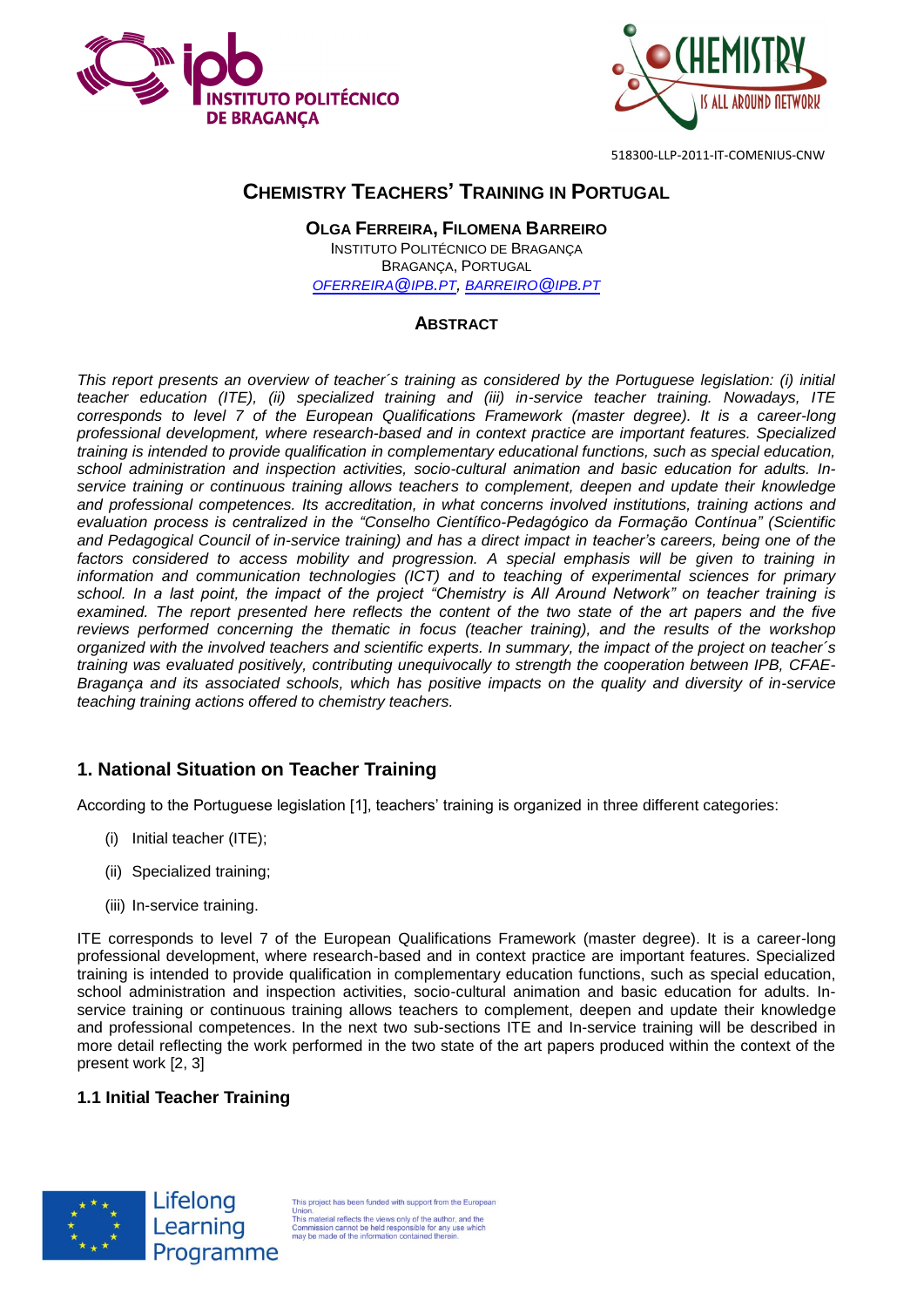



Presently, and following the Bologna process, ITE programmes in Portugal have been restructured and a Master degree is required to ingress teacher profession (since 2007). ITE curriculum is presently driven to learning outcomes and the valorisation of teacher practice (supervised practice and internship).

In general terms, ITE organization comprises a first cycle, typically of 3 years (180 ECTS) characterized by a broad training in basic education for class teachers and a field of knowledge oriented training for subject teachers (e.g. chemistry, mathematics, biology etc.). Following this first cycle, a master degree is required. The duration of this second cycle is of 1-2 years for class teachers. Table 1 specifies the duration of the second cycle for class teachers according to the target teaching level.

| Table1. Duration of the second cycle for class teachers (based on [4]). |  |  |  |
|-------------------------------------------------------------------------|--|--|--|
|                                                                         |  |  |  |
|                                                                         |  |  |  |

| <b>Teaching level</b>                                    | Second cycle duration |
|----------------------------------------------------------|-----------------------|
| Kindergarten or basic education (1 <sup>st</sup> cycle)  | 1 year (60 ECTS)      |
| Kindergarten and basic education (1 <sup>st</sup> cycle) | 1.5 years (90 ECTS)   |
| Basic education $(1st$ and $2nd$ cycles)                 | 2 years (120 ECTS)    |

Class teacher's education follows a concurrent model being subject and pedagogical subjects taught simultaneously, whereas subject teacher's education follows a consecutive model [4]. For this last case, a second cycle with a typical duration of 1.5-2 years (90-120 ECTS), where professional qualifications are acquired, is needed.

In what concerns chemistry teachers, the formation pattern corresponds to a subject oriented first cycle followed by a second cycle (master) mainly focussed on professional qualifications. The second cycle entitled "Education in Physical-chemistry Sciences" (2 years, 120 ECTS) aims to qualify teachers, both in physics and chemistry sciences, to teach basic (3th cycle) and secondary education levels [6]. To access this second cycle the applicants need to have 120 ECTS in the two subject areas (physics and chemistry) including no less than 50 ECTS in each of them. Examples of the first cycle are Chemistry, Physical-Chemistry Sciences and Biochemistry, among others. The second cycle provides training in physics and chemistry didactics, as well as, in educational psychology being only provided by Universities.

ITE formation can be provided by public (Universities and Polytechnics) and non-public Higher Education Institutions (HEIs). Public HEIs receive governmental funding but students have to pay a fee that varies from 631-1066 euros.

For public HEIs, the access to the first cycle is made at national level and subject to *numerus clausus*, whereas for the second cycle it is made at HEIs level. Requirements for each cycle can be consulted on the website of NARIC (National Academic Recognition Information Centre) [5] and are transcribed below:

First cycle (general regime): National and foreign students wishing to apply must fulfil the following conditions: (i) Have successfully completed a secondary course or a national or foreign qualification legally equivalent; (ii) Have set for the entrance examinations required for the degree programme the student wishes to attend and get the minimal mark required; (iii) Have fulfilled the prerequisites for the higher education course the student wishes to attend, if required.

Besides the general regime there are special conditions for top level athletes, Portuguese citizens on an official mission abroad, national or foreign staff in diplomatic mission, and permanent staff of the Portuguese Armed Forces and scholarship holders within the framework of cooperation agreements signed by Portugal.

Besides the general regime and the special conditions there are also special competitions for applicants with certain specific qualifications thus allowing new publics to accede to higher education in a perspective of lifelong learning, namely: (i) applicants over 23 years old who have passed a especial exam for assessing their capacity to accede to higher education; (ii) holders of a specialization technological course (non-higher education post-secondary course).

Second cycle: Those who meet the following conditions may apply: (i) Holders of a  $1<sup>st</sup>$  cycle degree or legal equivalent; (ii) Holders of a foreign academic degree dully recognised as satisfying the objectives identical to



Lifelong Learning Programme

This project has been funded with support from the Europear Union.<br>This material reflects the views only of the author, and the<br>Commission cannot be held responsible for any use which<br>may be made of the information contained therein.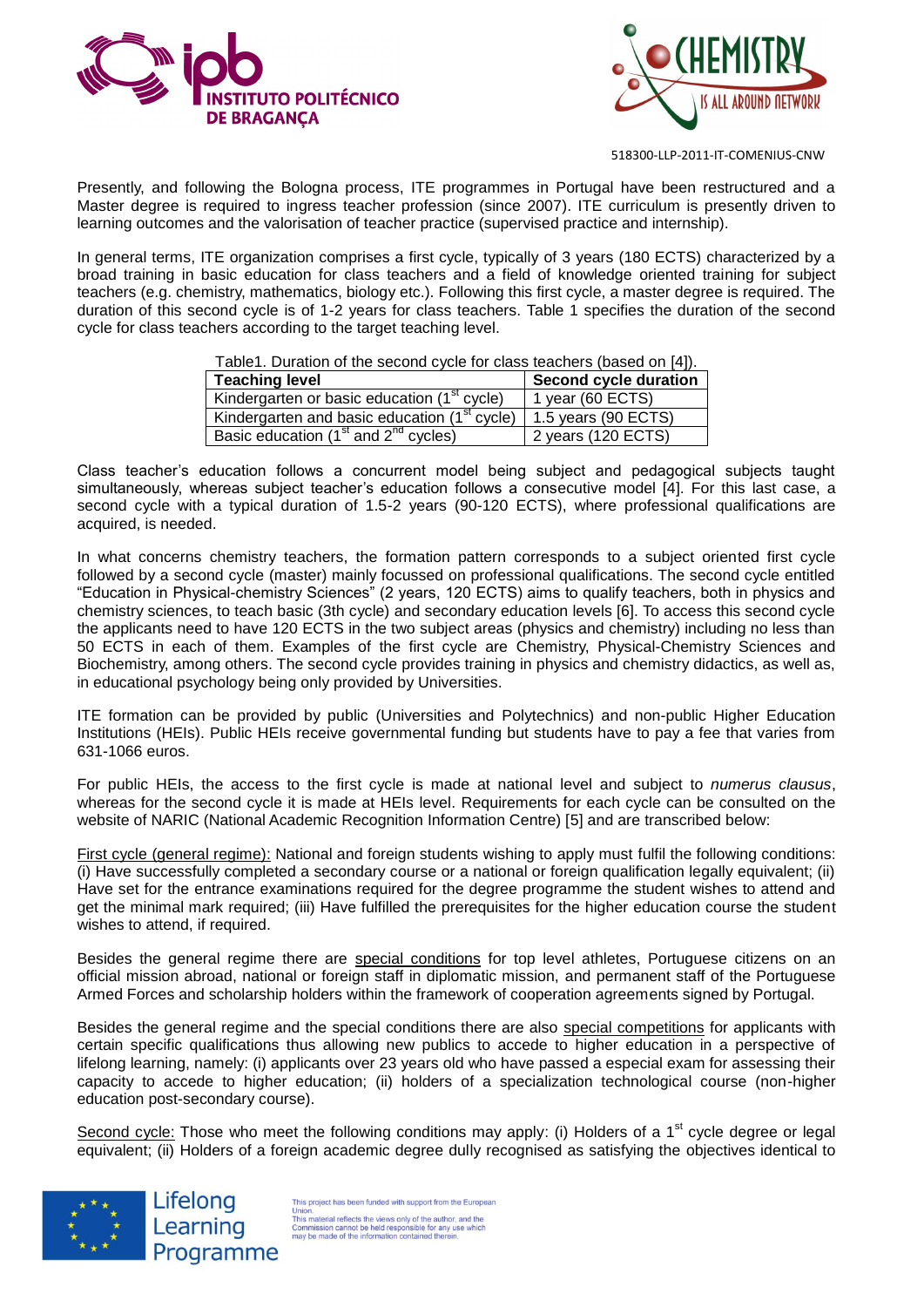



the 1<sup>st</sup> degree by the competent scientific body of the higher education institution where one wishes to be admitted; (iii) Holders of an academic, scientific or professional curriculum vitae that is recognized as attesting the capacity to carry out this cycle of studies by the statutorily competent scientific body of the higher education institution to which they wish to be admitted.

#### **1.2 In-service Teacher**

The contents of this section are based on Portuguese legislation/regulations [1, 7-14]. Accordingly, in-service training actions are conducted by training bodies accredited by the CCPFC-Conselho Científico-Pedagógico da Formação Contínua (Scientific and Pedagogical Council of in-service training), headquartered at the University of Minho (Braga, Portugal). Examples of these training bodies are:

- (i) Training centers associated with school associations (CFAE);
- (ii) Higher education institutions;
- (iii) Training centers of professional or scientific non-profit associations;
- (iv) Occasionally, the central services of the Ministry of Science and Education;
- (v) Other non-profit private or public entities and cooperatives accredited for this purpose.

The formation plans can be drawn by schools considering their own training needs diagnosis or might simply result from an individual initiative of the teacher. Given the current economic situation there is at present no governmental funding to support in-service training.

Although several HEIs are able to offer a wide range of paid formation packages, the search for these actions is decreasing, partly justified by the CFAEs work trying to address the most urgent needs of their associated schools. In this context, free training is being offered thanks to:

- (i) Endogenous school resources (some accredited teachers make themselves available to provide training to their colleagues);
- (ii) The existence of protocols and partnerships with other entities within the framework of training programs.

Most of the training actions correspond to face-to-face classes; however there is a progressive change of paradigm due the progressive consolidation of ICT use. As so, the online format through e-learning and blearning modalities is becoming a current practice, not only because of its effectiveness but also as a way to address financial, distance and time constraints. The evaluation of the actions is compulsory and must be accredited by the CCPFC. The final classification is expressed qualitatively (insufficient to excellent) corresponding to a final ranking on a scale comprised between 1 and 10 values. The evaluation accounts with the teacher performance but also with assiduity.

Among other factors, to access progression, teachers must attend, with success, in-service training or specialized training actions during the cycle under evaluation. Specifically, they need to have accredited 25 hours in the fifth step of the teaching career (= 1 credit) and 50 hours in the others (= 2 credits). As so, to access progression, teachers have obligatorily to attend in-service training actions, accredited by CCPFC, up to the required number of hours, irrespective of attending other non-accredited training actions such as colloquia, conferences, seminars or workshops. Moreover, it is mandatory that part (at least 50%) of the attended training lies in actions within the appropriate scientific area.

#### **1.3 Teacher training in ICT and experimental sciences**

In the past years a strong effort was made by the Portuguese Ministry of Education to modernize schools and reinforce the role of ICT as a basic tool for teaching and learning. Examples of programs at national level are



This project has been funded with support from the Europear This project nas deen inneed with support nominale competent<br>This material reflects the views only of the author, and the<br>Commission cannot be held responsible for any use which<br>may be made of the information contained the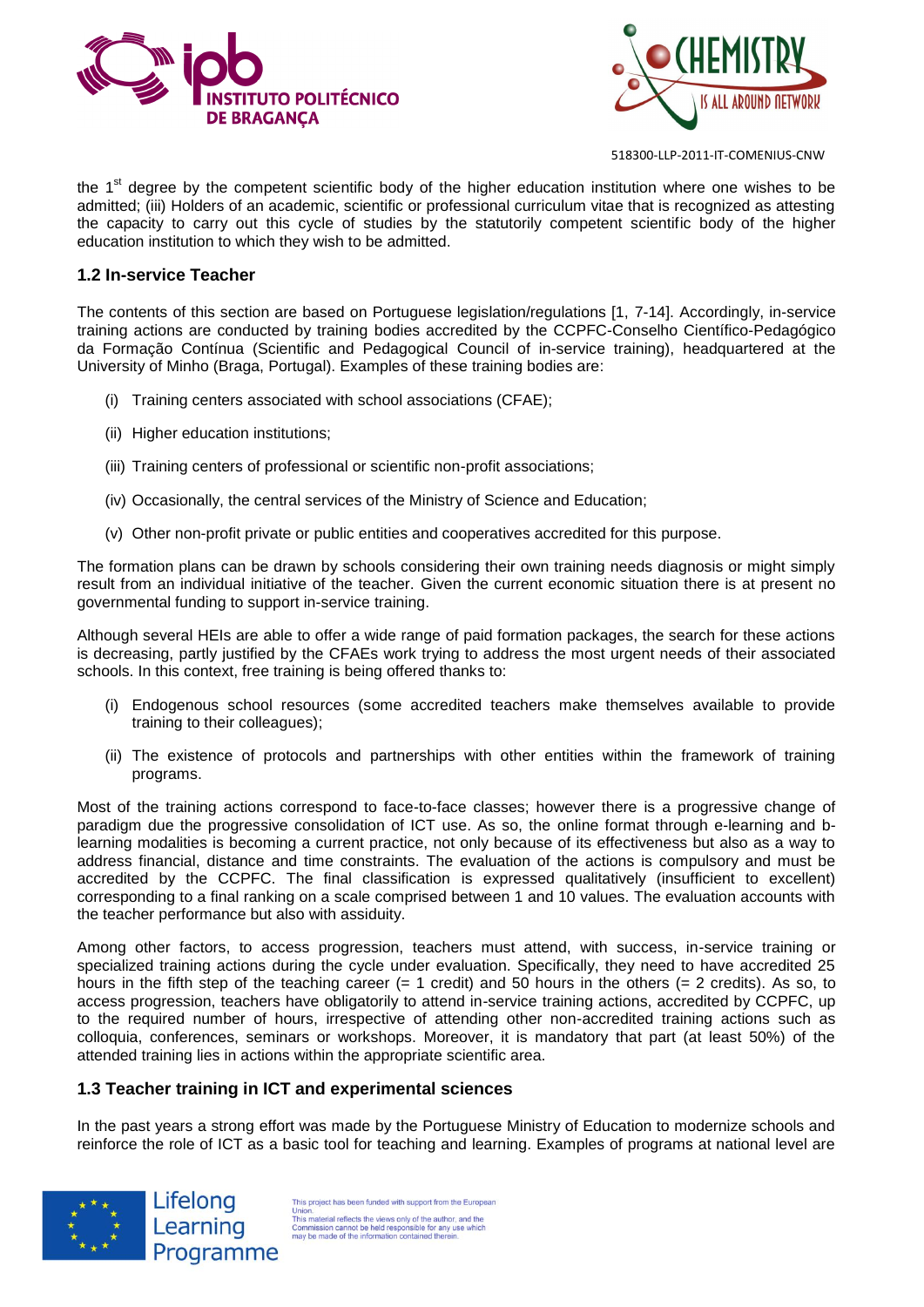



the "Minerva project" (1985-1994), the "Nonio-21st Century" (1996-2004), and more recently the "Technological Plan for Education" (approved in September 2007) with the following objectives [15]:

- (i) Provide technological infrastructures to schools;
- (ii) Make available online contents and services;
- (iii) Promote the ICT skills of the schools' community.

According to this financed program in-service ICT training was provided to teachers. As a result of this investment, a very recent work making a survey in 2011 (over 190 000 online questionnaires posed to students, teachers and head teachers) in several schools across Europe (EU27, Croatia, Iceland, Norway and Turkey) [16] pointed out that the percentage of students that are taught by "digitally confident and supportive teachers" reached 20–25% for the EU average. In Portugal, the values were 30 to 50% for students at 4 and/or 8 grades and more than 45% in grade 11.

Also, in Portugal, a very ambitious National Training Program in Teaching of Experimental Sciences for Primary School Teachers was developed between 2006 and 2010, involving 5141 primary school teachers, 4245 schools and 149359 students [17]. Its impact was huge; it was very well supported by several documents (training plan, training programs, progress reports, final reports, external evaluation reports), publicly available, and though, to our knowledge only in Portuguese. Nevertheless, they can constitute very important sources of information for the development of similar programs in other countries. Another very important output of this training program was the teaching resources developed, including a didactic guide for teachers and a notebook for students to register their observations. A final report is also available that evaluates the impact of this training program [18].

## **2. Assessment of the National Training of Science Teachers**

Teacher education is an important issue being teacher quality identified as an important factor to enhance students' outcomes. From initial teacher training (ITE) to in-service training, the development of a quality culture is important. In what concerns ITE in Portugal, one of the positive aspects arising from the Bologna process implementation seems to be the valorization of the teachers' socio-professional status based on the assumption of a higher professional qualifications (master degree), a curriculum driven to learning outcomes, and the valorization of teacher practice. Nevertheless, the teaching profession in Portugal is nowadays characterized by a surplus and unemployment among the new teachers. As a consequence, recruiting of student teachers in ITE programs is becoming difficult and a lack of motivation to pursue teaching careers is generally noticed [18]. In what concerns chemistry teachers ITE programs, one negative aspect was the creation of a common 2nd cycle, Education in Physical-chemistry Sciences aiming to support both chemistry and physics professionals. As so, chemistry teachers for basic (3th cycle) and secondary education levels can nowadays proceed from quite different 1st cycles. In this context, in-service training becomes more crucial for teaching in the current Portuguese education context, ensuring teacher's knowledge update and skills development.

Regardless of career progression, the importance of in-service training must be perceived by all teachers, who need to face training as an intrinsic and essential need. ITE formation by itself is no more enough to support a teaching career. Today, quality standards claim for updated professionals strongly committed with independent learning in a "lifelong learning" concept. Be updated through in-service training participation is an efficient way to respond to the requests of the actual educational system.

One of the positive aspects of in-service training relies on its centralized coordination by CCPFC - Conselho Científico-Pedagógico da Formação Contínua (Scientific and Pedagogical Council of in-service training). CCPFC is responsible for the accreditation system in what concerns the institutions involved, training actions and evaluation process; guarantying homogeneity of criteria at national level. Also a positive point was the creation of the CFAEs – Centros de Formação de Associações de Escolas (Training centers associated with school associations) that work directly with their associated schools trying to solve the most urgent formation needs. Moreover, and facing the present economic situation, where a lack of funding for in-service actions



Lifelong Learning Programme

This project has been funded with support from the Europear This project has been tunded with support from the Europe<br>This material reflects the views only of the author, and the<br>Commission cannot be held responsible for any use which<br>may be made of the information contained therei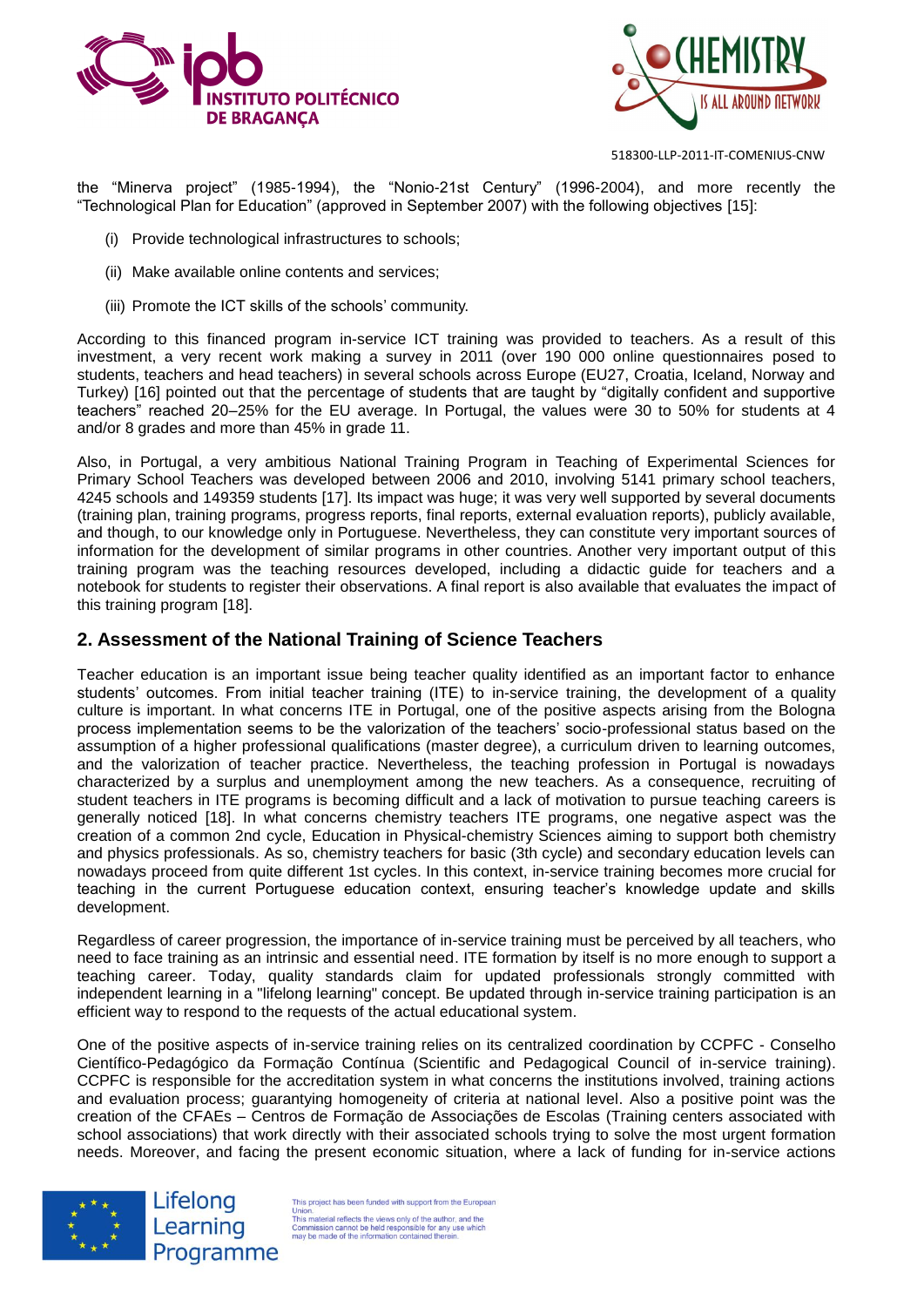



exists, CFAEs still offer some free actions due endogenous school resources and the establishment of protocols and partnerships with other institutions.

Following the past national financed actions, e.g. the program dedicated to information and communication technologies (ICT) [15] and the national program focused on the teaching of experimental sciences for primary school [17], the situation is nowadays quite distinct. Teachers have to financially support their in-service formation, e.g. by attending the paid formation offered by some HEIs or other accredited bodies, or take advantage from the CFAEs proposals, which can be limited in some scientific areas.

Considering the thematic "Teacher Training", 5 national publications have been reviewed. These resources were commented by non-national teachers and experts. Table 2 presents the set of selected publications.

- (i) In the work of Flores [17], an overview of the initial teacher education (ITE) in Portugal, following the Bologna process, is presented. One of the foreseen positive aspects is the valorization of the teachers' socio-professional status based on the assumption of a higher professional qualifications (Master degree), a curriculum driven to learning outcomes, and the valorization of teacher practice. Nevertheless, in what concerns the ITE curriculum, authors pointed out that it is "marked by fragmentation and a lack of articulation of its key components (mainly professional practice, which tends to be undervalued from an academic cultural stance)". In a socio-economical context, the teaching profession is characterized by a surplus and unemployment among the new teachers. As a consequence, recruiting of student teachers in ITE programs is difficult and a lack of motivation to pursue teaching careers is noticed.
- (ii) The work of Pombo et al. [19] presents a very good example of an "in-service professional development platform for teachers to enhance their role in promoting education through science". In particular, it evaluates the adaptation of the existent e-module "Assessment of Children's Learning in Primary Science" (Bradford College, UK) to science teachers in the Portuguese context.
- (iii) The main objective of the work of Fortes and Flores [20] was to infer the relationship between teacher collaboration and teacher development at the workplace being concluded that collaborative work can be seen as an important tool for teachers' continuing professional development. As so, these cultures should be encouraged at school by providing to teachers the needed support. As the authors stated "The existence of supportive working conditions for sharing experiences at school is central to enhance teacher motivation and job satisfaction and, therefore, authentic and productive collaborative work".
- (iv) An important document evaluating the impact of a very ambitious National Training Program in Teaching Experimental Science for Primary teachers, developed between 2006 and 2010, is the one of Martins et al. [18]. The numbers speak by themselves: 5141 primary school teachers, 4245 schools and 149359 students involved.
- (v) In the work of Paiva and Fiolhais [21] a study concerning the use of ICT by teachers (all levels, with the exception of the high education ones) is presented in the context of an initiative of the Ministry of Education - program Nonio-21st Century directed by the Competence Centre "Softsciences" and the Centre for Computational Physics of the University of Coimbra. 19337 teachers were involved in this study performed in 2001/2003 and published in the present form (summary of results) in 2003.

The reviewed publications have received a total of 20 comments from non-national teachers and experts. Moreover, the work originally written in Portuguese received only one comment pointed out that "In order to improve the motivation and raise the interest of students in Chemistry and Environmental Preservation, we should use not only appropriate approaches and methods but also interesting organizational forms and teaching tools". Concerning the work dealing with collaborative work it is pointed out that it presents "no specific suggestion for chemistry teachers", but it encourages "collaborative work for all teachers". Though "collaboration gives advantages in training as well as in teacher professional development" difficulties could derive due "lack of time and working conditions" being restricted to "few formal meetings, in which teachers



Lifelong Learning Programme

This project has been funded with support from the Europe Union.<br>This material reflects the views only of the author, and the<br>Commission cannot be held responsible for any use which<br>may be made of the information contained therein.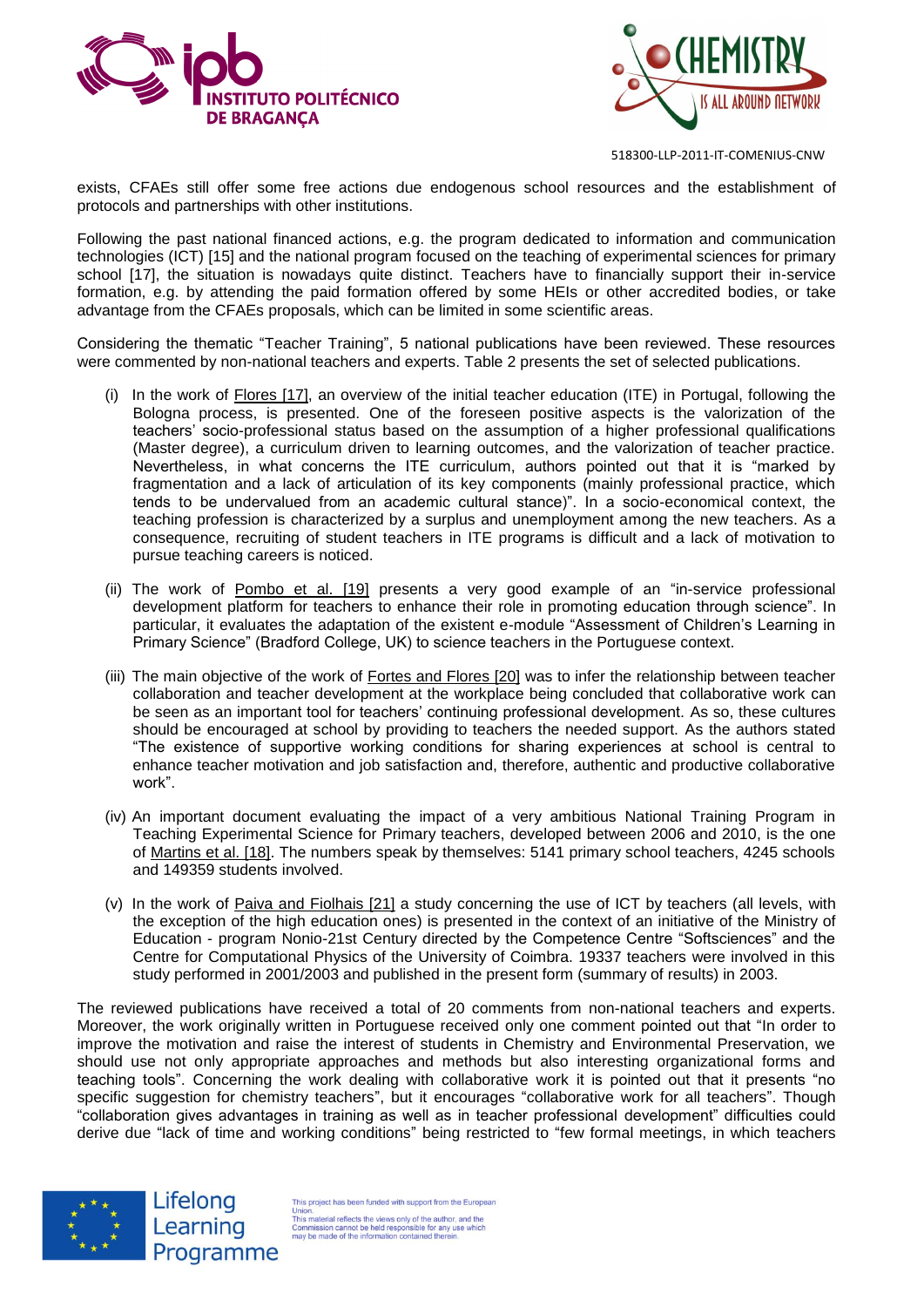



can't discuss their real needs". Concerning the work of Pombo et al. it was stated that "all educators involved in e-learning" should "read this paper to learn how to best implement it".

| Title                             | Authors               | Year | Language | Comments | Reference |
|-----------------------------------|-----------------------|------|----------|----------|-----------|
| Curriculum of initial teacher     |                       |      |          |          |           |
| education in Portugal: new        | Flores, M.A.          | 2011 | EN       |          | $[17]$    |
| contexts, old problems            |                       |      |          |          |           |
| Evaluating an online e-module for | Pombo, L.; Smith,     |      |          |          |           |
| Portuguese primary teachers:      | M.; Abelha, M.;       | 2012 | EN       | 6        | $[19]$    |
| trainees' perceptions             | Caixinha, H.; Costa   |      |          |          |           |
| Teacher collaboration and         |                       |      |          |          |           |
| professional development in the   | Forte, A.M., Flores,  | 2013 | EN       |          | $[20]$    |
| workplace: a study of Portuguese  | M.A.                  |      |          |          |           |
| teachers                          |                       |      |          |          |           |
|                                   | Martins, I.P; Vieira, |      |          |          |           |
| Evaluation of the Impact of the   | C.T.; Vieira, R.M.,   |      |          |          |           |
| Training Program in Teaching      | Sá, P.; Rodrigues,    |      | PT       |          | $[18]$    |
| <b>Experimental Science: A</b>    | A.V.; Teixeira, F.;   | 2012 |          |          |           |
| nationwide study                  | Couceiro, F.; Veiga,  |      |          |          |           |
|                                   | M.L.; Neves, C.       |      |          |          |           |
| The use of Information and        |                       |      |          |          |           |
| Communcation Tecnnologies by      | Paiva, J., Paiva,     | 2003 | EN       | 5        | $[21]$    |
| Portuguese teachers               | J.C., Fiolhais, C.    |      |          |          |           |

Table 2. Selected publications and number of comments received.

# **3. The Impact of the Project on Teacher Training**

In what concerns chemistry teachers, the ITE formation pattern in Portugal is quite wide. From the analysis of the "Chemistry is all around network" workshop participants, base formations (first cycles) on Chemical Engineering, Chemistry, Biochemistry, Physics and Physical-chemistry were registered. Continuous professional development through in-service training was therefore considered fundamental, not only as an actualization tool but also to surpass some existing lacks associated with the base formation. Concerning the specific region of Bragança, teachers pointed out a lack of offer in what concerns experimental chemistry training. In this context, the IPB project team promoted the organization of a training action (Instrumental methods of Analysis in the context of basic and secondary school levels) in cooperation with the CFAE-Bragança. Twenty two teachers have attended this CCPFC accredited formation, among them 60% were not members of the project. Figure 1 shows the experimental classes with two groups of teachers.

Several topics for in-service training actions were focused by the Portuguese teachers involved in the project. Among them, technological subjects such as "environmental chemistry", "food chemistry", "polymer technology" and "cosmetic chemistry" were referred. "Analytical chemistry", particularly, the use of analytical equipment, was also mentioned. Moreover "chemical sensors", "nuclear chemistry" and "green and sustainable chemistry" were pointed out as pertinent topics facing the current "chemistry in context" programs.

Most of the involved teachers have attended ICT related courses but not specific for chemistry teaching. A special emphasis was put on the use of ICT resources and the way they can be connected to experimental activities in the laboratory. It was found interesting to develop orientated guides to support the use of ICT



Lifelong Learning Programme

This project has been funded with support from the Europear Union.<br>This material reflects the views only of the author, and the<br>Commission cannot be held responsible for any use which<br>may be made of the information contained therein.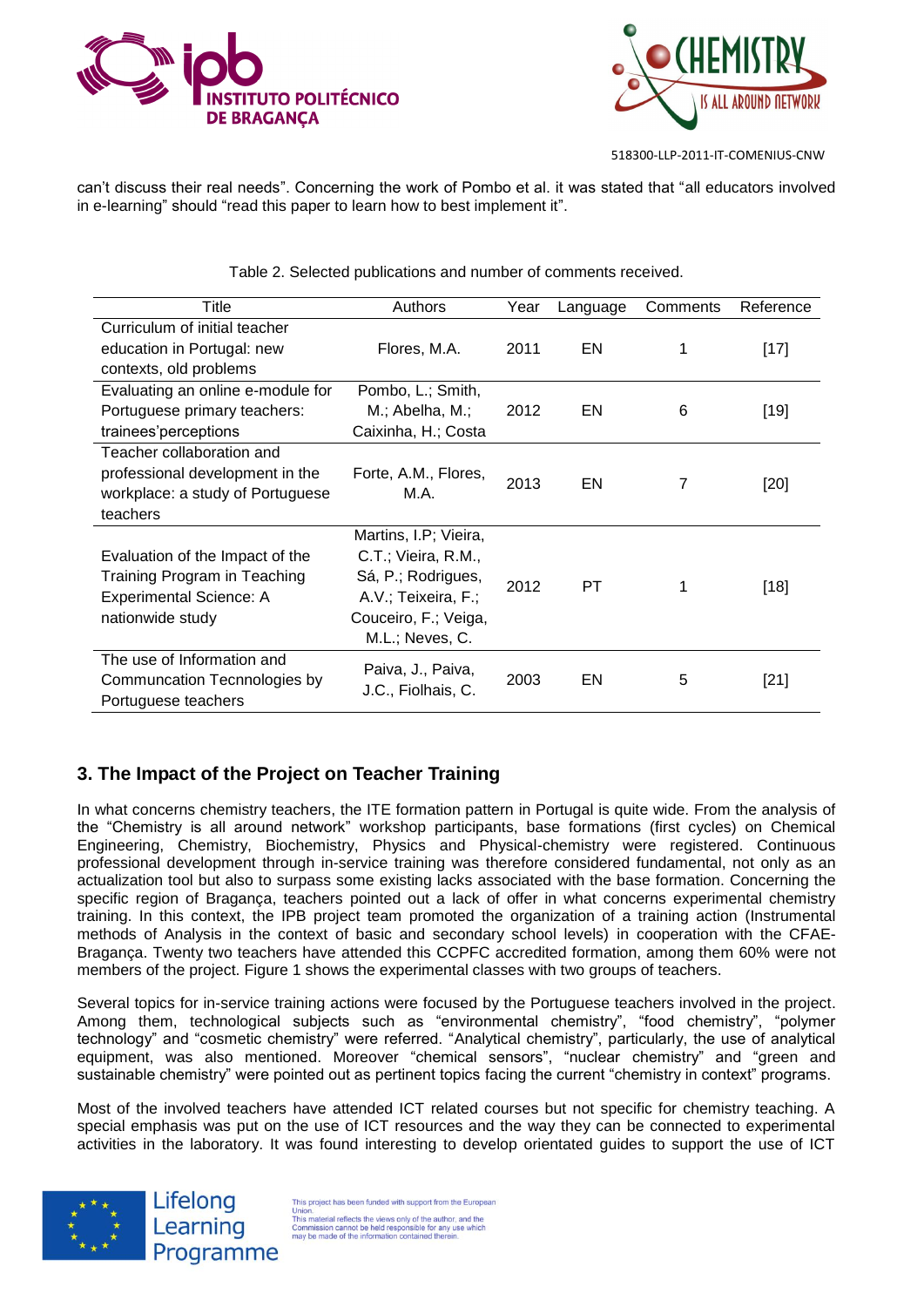



resources, either as an introduction to the experimental activity or as a tool to consolidate knowledge. More, it was found important to offer training focusing this duality ICT-experimental activity. Nevertheless these constraints they refer the use of ICT resources to support their teaching activities.

Among the cited resources the most used are:

- (i) A Química das coisas [\(http://www.aquimicadascoisas.org/\)](http://www.aquimicadascoisas.org/);
- (ii) Casa das Ciências [\(http://www.casadasciencias.org/\)](http://www.casadasciencias.org/);
- (iii) Ptable [\(http://www.ptable.com/\)](http://www.ptable.com/);
- (iv) Phet [\(http://phet.colorado.edu/pt/simulations/category/chemistry\)](http://phet.colorado.edu/pt/simulations/category/chemistry).

As an extension to the meeting, and as a way to promote the cooperation experts-teachers, Professor Paulo Ribeiro Claro (scientific expert) gave a seminar at Museu Ciência Viva de Bragança (associated partner) open to teachers, students and general public. This activity entitled "The Chemistry of Love" is also one of the thematic of the above mentioned project "The Chemistry of Things". In the first part, there was a seminar and, after, a discussion with the public about the chemistry involved in this emotion, in particular, about the action of chemicals on the brain.

Figure 2 gives an overview of the Portuguese workshop and the promotional material used to disseminate the seminar given by Professor Paulo Ribeiro Claro at Museu Ciência Viva. During the workshop, the project "A Química das coisas – The Chemistry of things" was presented by Professor Paulo Ribeiro Claro to the teachers. He reported a growing use of this resource as an educational tool, which was not foreseen in its creation. The participant teachers corroborate its value and reported they use it mainly as an introductory motivation element. According to them, its success relies on the fact of being scientifically rigorous and appellative, but short enough not to compromise the time needed to work with students.



Figure 1. Course of Instrumental Methods of Analysis organized within the context of the Chemistry is All Around Network project. Work with two groups of teachers ((1) UV-VIS and (2) Melting point determination).

During the current year the network was extended to Associated Schools (one signed and two in progress) and Associated Partners (four signed). Table 3 shows the list of Associated Partners.



Lifelong Learning Programme

is project has been funded with support from the Europear Union.<br>This material reflects the views only of the author, and the<br>Commission cannot be held responsible for any use which<br>may be made of the information contained therein.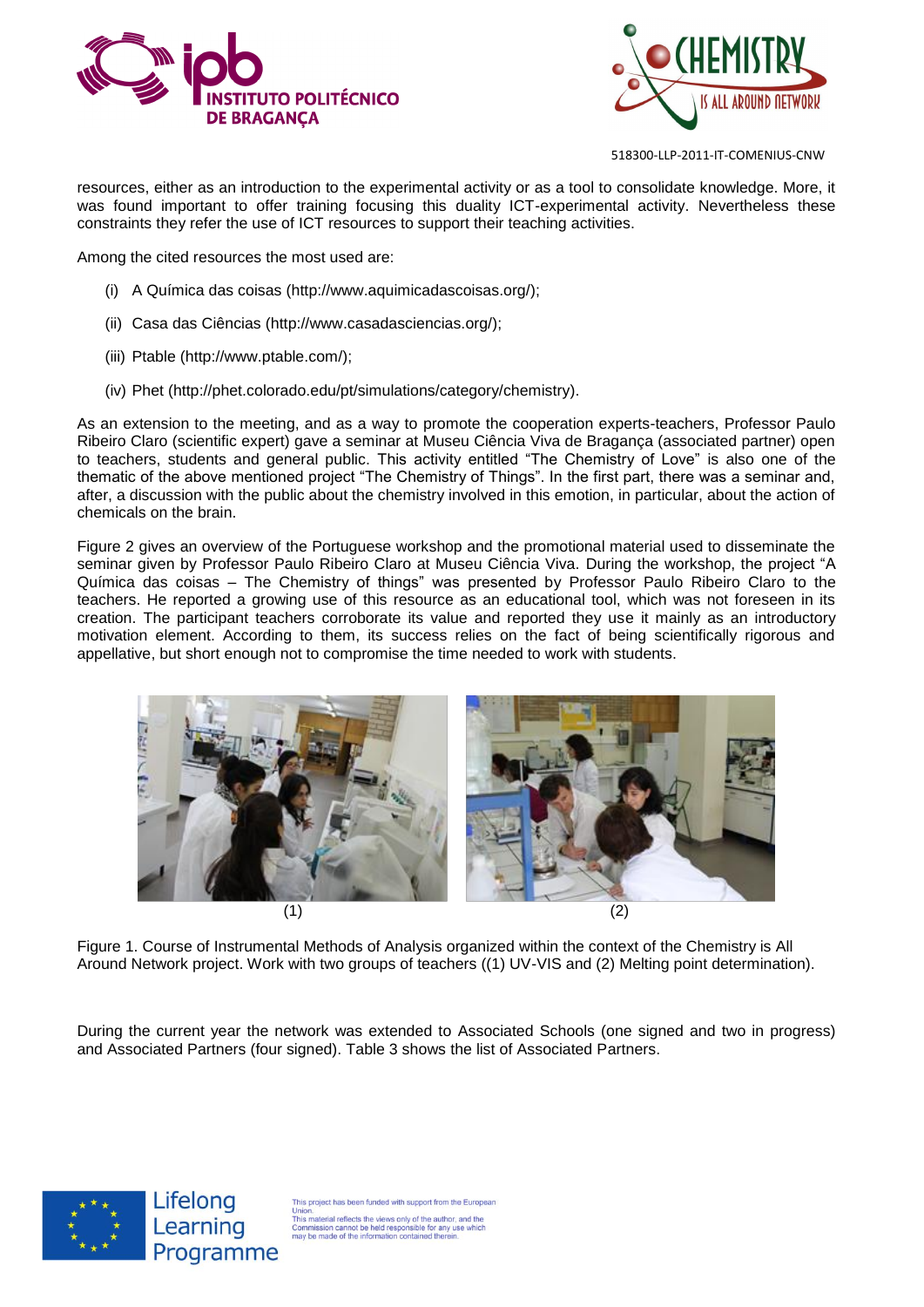





Figure 2. Portuguese workshop: (1) Presentation of the project "Chemistry of things" by Professor Paulo Ribeiro Claro and (2) Dissemination of the seminar "Chemistry of love" at Museu Ciência Viva de Bragança.

| Associated partner                                                                                                                                           | Logo                                                                               | Link                                                |
|--------------------------------------------------------------------------------------------------------------------------------------------------------------|------------------------------------------------------------------------------------|-----------------------------------------------------|
| Câmara Municipal de Bragança<br>(Municipality of Bragança)                                                                                                   | Bragança                                                                           | http://www.cm-braganca.pt                           |
| Centro Ciência Viva de Bragança<br>(Science Centre of Bragança)                                                                                              | Centro<br>Ciência Viva<br>de Bragança                                              | http://braganca.cienciaviva.pt/                     |
| Centro de Formação da<br>Associação de Escolas Bragança<br><b>Norte</b>                                                                                      | <u>Bragança</u><br>ccae                                                            | http://moodlecfaebn.com/joomla16/                   |
| FEUP - Institution of higher<br>education and scientific<br>research/LSRE - Research<br>laboratory in the area of Chemical<br>Engineering integrated in FEUP | $\mathbf{E}$ $\mathbf{E}$<br><b>LABORATORY OF SEPARATION AND REACTION ENGINEER</b> | FEUP - www.fe.up.pt<br>LSRE - http://lsre.fe.up.pt/ |

Table 2. List of Associated Partners that joined the project during 2013.

# **4. Conclusions**

Presently, and following Bologna process implementation in Portugal, the initial training education corresponds to level 7 of the European Qualifications Framework (master degree). It is a career-long professional



This project has been funded with support from the European This project nas been funded with support from the Europe<br>This material reflects the views only of the author, and the<br>Commission cannot be held responsible for any use which<br>may be made of the information contained therei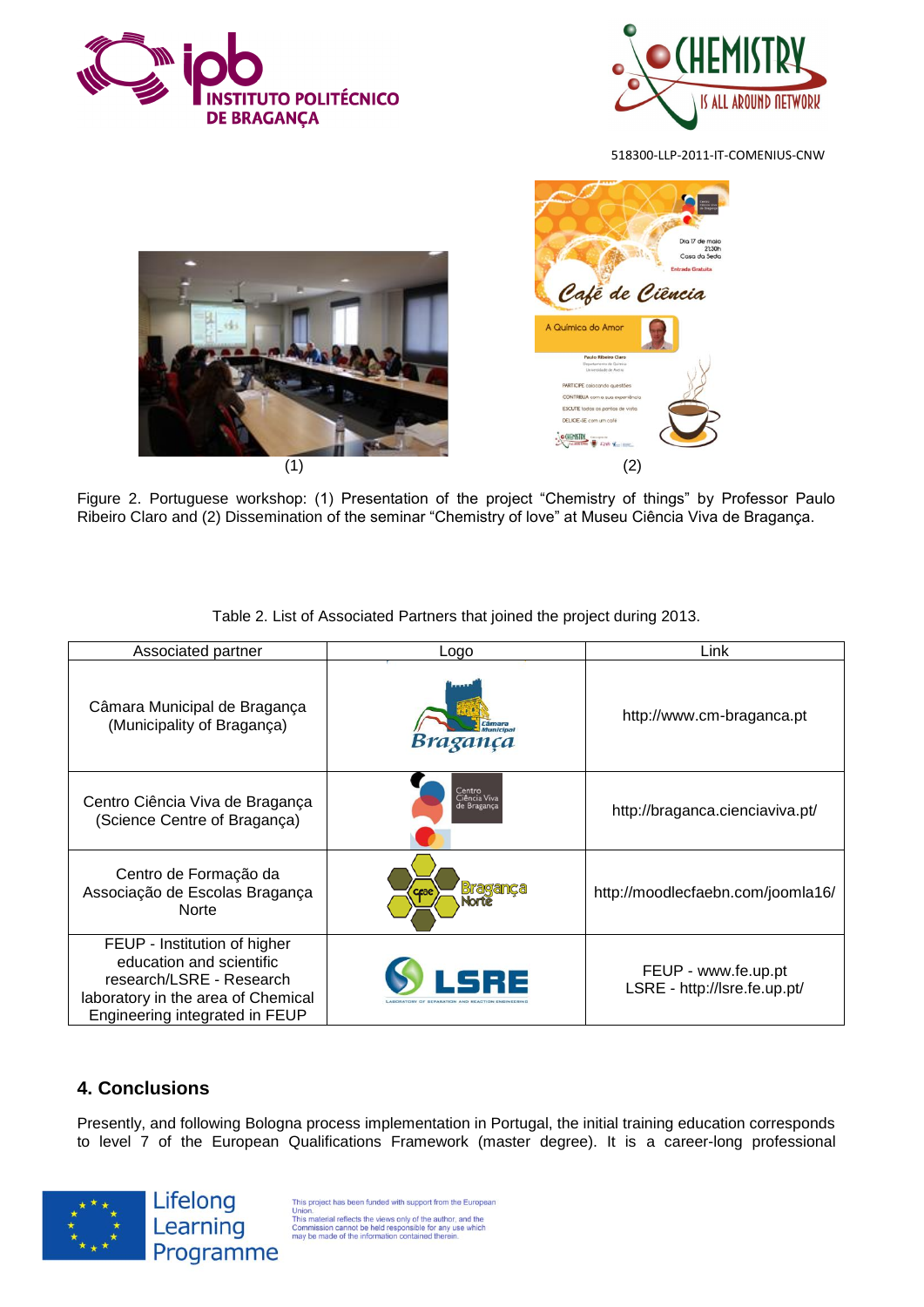



development, where research-based and in context practice are important features. In particular for chemistry teachers, ITE comprises a first cycle (subject oriented type) followed by a second cycle (master) mainly focussed on professional qualifications.

During professional life, teachers can access in-service training to complement, deepen and update their knowledge and professional competences with a direct impact in their mobility and progression. In Portugal, the continuous teacher's training accreditation, in what concerns involved institutions, training actions and evaluation process is centralized in a Scientific-Pedagogical Council (Conselho Científico-Pedagógico da Formação Contínua)

Regardless the number of credits required for career progression, in-service training is crucial for teaching in the current education context ensuring teacher's knowledge update and skills development. This must be perceived by all teachers who must face training as an intrinsic and essential need to encompass the rapid world's modification with impact on teaching activity. Gone are the days where ITE formation was enough to support a career. Today, quality standards claim for updated professionals strongly committed with independent learning in a "lifelong learning" concept. This is an efficient way to respond to the requests of the actual educational system.

The impact of the Chemistry is All Around network project on teacher´s training was evaluated positively, contributing unequivocally to strength the cooperation between IPB, CFAE-Bragança and its associated schools, which has positive impacts on the quality and diversity of in-service teaching training actions offered to chemistry teachers.

## **5. Bibliography and References**

[1] Decreto-Lei 41/2012 de 21 de Fevereiro (available at Diário da República Eletrónico-http://dre.pt/).

[2] Ferreira, O., Silva, M.F., Barreiro, M.F., An overview of teacher training in Portugal, Proceedings of the International Conference on Training Issues of Chemistry Teachers, Gabrovo (2013).

[3] Ferreira, O., Pereira, A.I., Silva, A., Afonso E., Barreiro, M.F., In-Service Teacher Training in Portugal: Objectives, Organization and Impact on Teacher's Career, Proceedings of the International Conference on Training Issues of Chemistry Teachers, Limerick (2013).

[4] Campos, B., Bologna and Initial Teacher Education in Portugal. In: Hudson, B., Zgaga, P., Astrand, B. (Eds.), Advancing quality cultures for teacher education in Europe – Tensions and opportunities, Umeå School of Education, Umeå University, Sweden, 2010, pp. 13-32.

NARIC - National Academic Recognition Information Centre (http://www.dges.mctes.pt/DGES/pt/Reconhecimento/NARICENIC/).

[6] Decreto-Lei Nº 43/2007 de 22 de Fevereiro (available at Diário da República Eletrónico - [http://dre.pt/\)](http://dre.pt/).

[7] Decreto-Lei 249/92 de 9 de Novembro (available at Diário da República Eletrónico-http://dre.pt/).

[8] Decreto-Lei 60/93 de 20 de Agosto (available at Diário da República Eletrónico-http://dre.pt/).

[9] Decreto-Lei 274/94 de 28 de Outubro (available at Diário da República Eletrónico-http://dre.pt/).

[10] Decreto-Lei 207/96 de 2 de Novembro (available at Diário da República Eletrónico-http://dre.pt/).

[11] Decreto-Lei 155/99 de 10 de Maio (available at Diário da República Eletrónico-http://dre.pt/).

[12] Decreto-Lei 15/2007 de 17 de Janeiro (available at Diário da República Eletrónico-http://dre.pt/).

[13] Despacho 14420/2010 de 15 de Setembro (available at Diário da República Eletrónico-http://dre.pt/).

[14] Decreto Regulamentar n.º 2/2010 de 23 de Junho (available at Diário da República Eletrónicohttp://dre.pt/).

[15] The Technological Plan for Education, (http://www.pte.gov.pt/pte/EN/index.htm) (accessed on February 2013).

[16] Wastiau, P., Blamire, R., Kearney, C., Quittre, V., Van De Gaer, E., Monseur, C., The use of ICT in education: a survey of schools in Europe, European Journal of Education, Part I, 48:1, 11–27 (2013).

[17] Programa de Formação em Ensino Experimental das Ciências (PFEEC) para Professores do 1.º Ciclo do Ensino Básico (http://www.dgidc.min-edu.pt/outrosprojetos/index.php?s=directorio&pid=93) (accessed on November 2012).

[17] Flores, M.A., Curriculum of initial teacher education in Portugal: new contexts, old problems, Journal of Education for Teaching: International research and pedagogy, 37:4, 461-470 (2011).



Lifelong Learning Programme

This project has been funded with support from the Europe Union.<br>This material reflects the views only of the author, and the<br>Commission cannot be held responsible for any use which<br>may be made of the information contained therein.